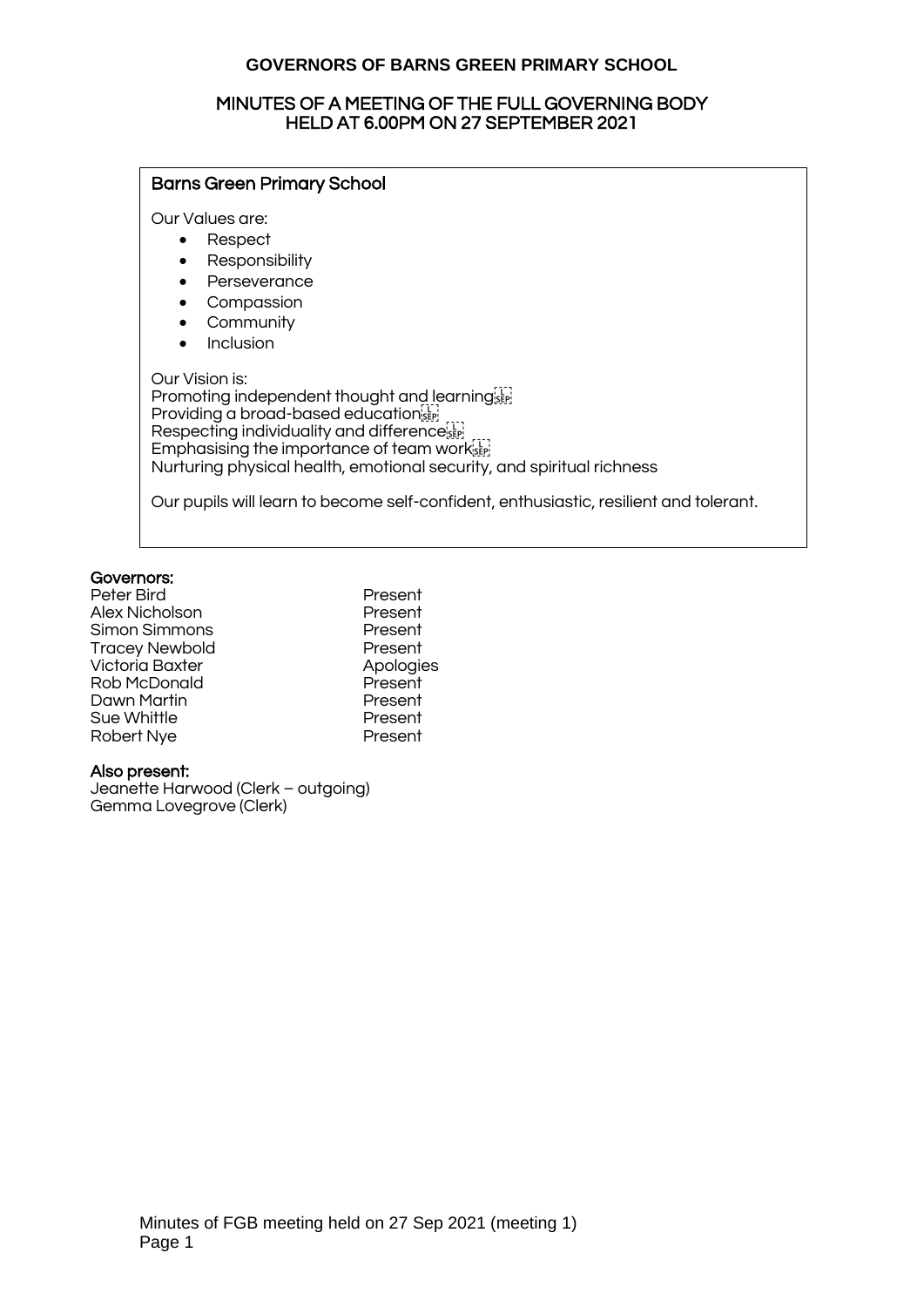|                | To receive and record apologies and declarations of interest 18:02-18:03                                                                                                                                                                                                                                                                                                                                                                                                                                                                                                                                                                                                                                                          |           |
|----------------|-----------------------------------------------------------------------------------------------------------------------------------------------------------------------------------------------------------------------------------------------------------------------------------------------------------------------------------------------------------------------------------------------------------------------------------------------------------------------------------------------------------------------------------------------------------------------------------------------------------------------------------------------------------------------------------------------------------------------------------|-----------|
|                | AN's wife is the chair of the PTA and also an HLTA at the school.                                                                                                                                                                                                                                                                                                                                                                                                                                                                                                                                                                                                                                                                 |           |
| $\mathbb{I}$   | Apologies received and approved from VB.                                                                                                                                                                                                                                                                                                                                                                                                                                                                                                                                                                                                                                                                                          |           |
|                |                                                                                                                                                                                                                                                                                                                                                                                                                                                                                                                                                                                                                                                                                                                                   |           |
|                | Election of Chair of Governors 18:04-18.04                                                                                                                                                                                                                                                                                                                                                                                                                                                                                                                                                                                                                                                                                        |           |
|                | Clerk in the chair. AN was the only nomination for chair and left the room.<br>DM proposed. RN seconded. Unanimously voted in.                                                                                                                                                                                                                                                                                                                                                                                                                                                                                                                                                                                                    |           |
| $\overline{2}$ | AN returned, took the chair, and thanked all present. In turn, AN was<br>thanked for his dedication and commitment to improving the school.                                                                                                                                                                                                                                                                                                                                                                                                                                                                                                                                                                                       |           |
|                | AN welcomed GL, the new clerk, and thanked JH who was stepping down<br>from the role.                                                                                                                                                                                                                                                                                                                                                                                                                                                                                                                                                                                                                                             |           |
|                | Election of Vice Chair of Governors 18.05-18.09                                                                                                                                                                                                                                                                                                                                                                                                                                                                                                                                                                                                                                                                                   |           |
| 3              | Q - how long does AN intend to stay as chair?<br>AN looks forward to being chair for the following year, while his 2 <sup>nd</sup> child<br>remains at the school. DM and PB suggested that there should be<br>succession planning and a rolling cycle was discussed, with the Chair and<br>Vice Chair having overlapping two year terms of office. PB asked if there<br>was anyone else that would like to be vice-chair. It was agreed that more<br>governors were needed and that this should be discussed again at this<br>point next year. GL to include that in the agenda for Autumn 2022.<br>PB was the only nomination for vice chair and left the room. SW proposed.<br>AN seconded. Unanimously voted in. PB returned. | GL        |
|                | Discuss and agree governor roles and responsibilities 18.09-18:15                                                                                                                                                                                                                                                                                                                                                                                                                                                                                                                                                                                                                                                                 |           |
|                | It was agreed at the governance meeting that current roles would remain<br>for the next year as they had not been properly embedded due to<br>lockdown.                                                                                                                                                                                                                                                                                                                                                                                                                                                                                                                                                                           |           |
| $\overline{4}$ | It was agreed to create a new role for an ECT Link Governor. DM draft a role<br>description. TN suggested that it is important to state that this would be a<br>supportive role. RN volunteered to take on this role, subject to receiving the<br>role description.                                                                                                                                                                                                                                                                                                                                                                                                                                                               | <b>DM</b> |
|                | AN to update Circle of Governance document and VB to publish on the<br>website.                                                                                                                                                                                                                                                                                                                                                                                                                                                                                                                                                                                                                                                   | AN/VB     |
|                | Confirm Staffing and Pay Committee membership 18:16-18:21                                                                                                                                                                                                                                                                                                                                                                                                                                                                                                                                                                                                                                                                         |           |
| 5              | Membership of the Staffing and Pay Committee should not overlap with the<br>HTPM panel, as it makes recommendations to the Pay Committee. DM, PB,<br>SW currently on the HTPM panel, so RN, RM and VB will be on the Staffing<br>and Pay Committee.                                                                                                                                                                                                                                                                                                                                                                                                                                                                               |           |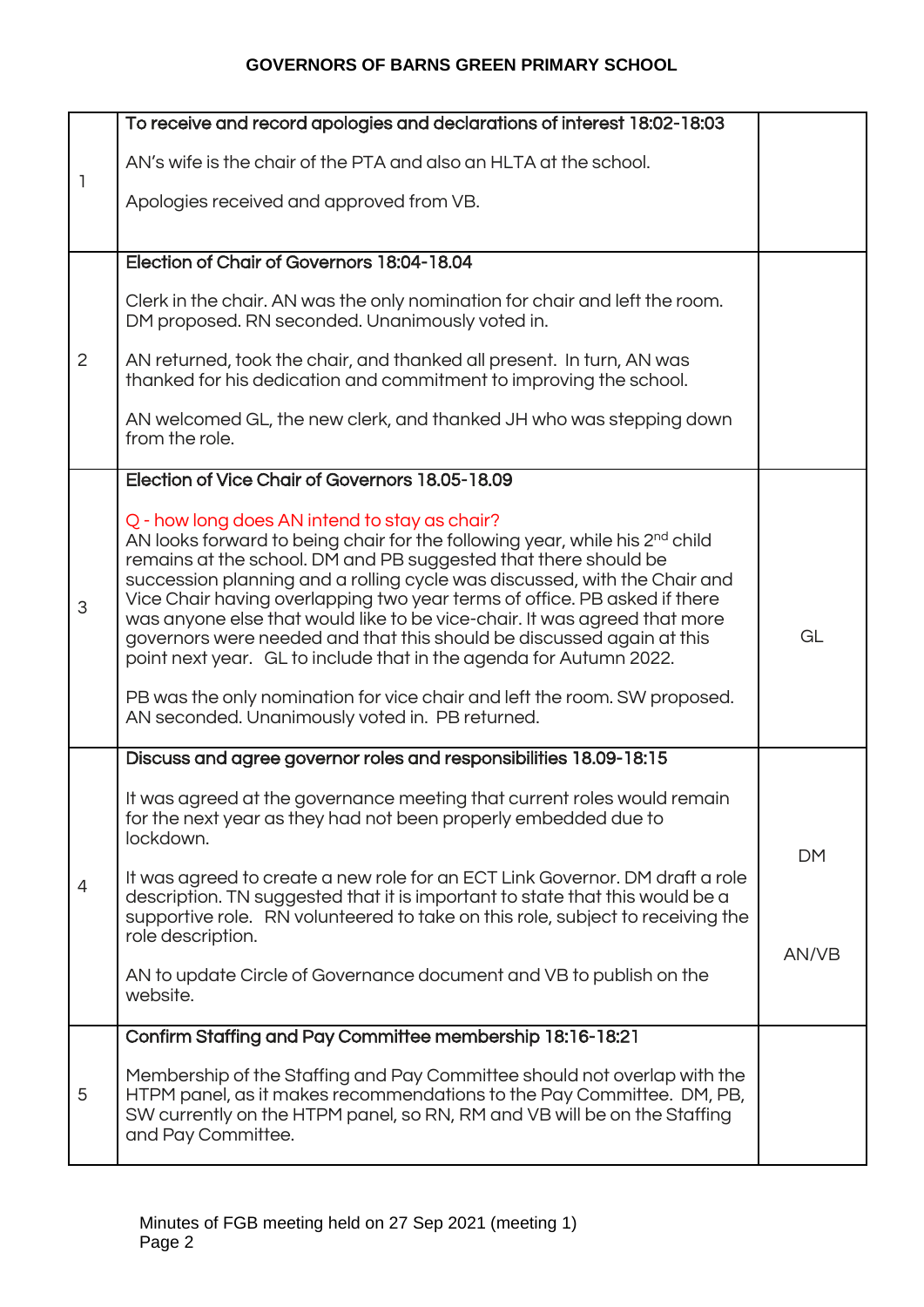|                | Q – is movement up the pay scale the responsibility of the governing body<br>rather than the headteacher?<br>The headteacher makes recommendations and the Staffing and Pay<br>Committee ensures due performance management processes have been<br>carried out in line with the relevant policies.                                                |           |
|----------------|---------------------------------------------------------------------------------------------------------------------------------------------------------------------------------------------------------------------------------------------------------------------------------------------------------------------------------------------------|-----------|
| 6              | Confirm Head Teacher Performance Management (HTPM) Panel 18:21-<br>18:22<br>DM, SW, PB happy to remain on the panel.                                                                                                                                                                                                                              |           |
|                | Review and approve Terms of Reference 18:22-18:28                                                                                                                                                                                                                                                                                                 |           |
|                | DM identified some changes which were agreed. DM will update the<br>document and SS will publish on the website.                                                                                                                                                                                                                                  | DM/SS     |
| $\overline{7}$ | $Q$ – do we check that PTA funds are audited?<br>Add to annual cycle for AN to ensure that PTA funds held are audited.                                                                                                                                                                                                                            | AN        |
|                | Q - does the school have any external H&S auditing?<br>Yes, every year.                                                                                                                                                                                                                                                                           |           |
| 8              | Receive Register of Business (or Pecuniary Interest) declarations and<br>Disqualification Declaration forms 18:29-18:30                                                                                                                                                                                                                           |           |
|                | Received from all present at meeting. GL to follow up with VB.                                                                                                                                                                                                                                                                                    | GL/VB     |
|                | To approve the minutes of the last meeting and matters arising/actions<br>18:30-18:39                                                                                                                                                                                                                                                             |           |
|                | Minutes approved subject to one minor change. AN will sign at a later date.                                                                                                                                                                                                                                                                       | AN/GL     |
| 9              | AN thanked everyone for updating the actions.                                                                                                                                                                                                                                                                                                     |           |
|                | AN/GL will discuss ways of sharing and saving information.                                                                                                                                                                                                                                                                                        | AN/GL     |
|                | Q - can the colours on the action point spreadsheet be changed to make it<br>easier for colour blind governors to see them?<br>AN will change or remove.                                                                                                                                                                                          | <b>AN</b> |
|                | To review governor correspondence including social media 18:39-18:42                                                                                                                                                                                                                                                                              |           |
| 10             | Email received by SS from a parent giving thanks to a new teacher for the<br>emotional support provided to a child.                                                                                                                                                                                                                               |           |
|                | Key priorities for new academic year and School Development Plan 18:42-<br>19:04                                                                                                                                                                                                                                                                  |           |
| 11             | SS has made two changes of emphasis by adding a drop down English<br>plan to Priority One, 'Pupil Outcomes' and moving the Mental Health and<br>Wellbeing Policy and plan to Priority Three rather than point four as a result<br>of changes of staff. The Mental Health and Wellbeing Policy will be written<br>in the second half of this term. |           |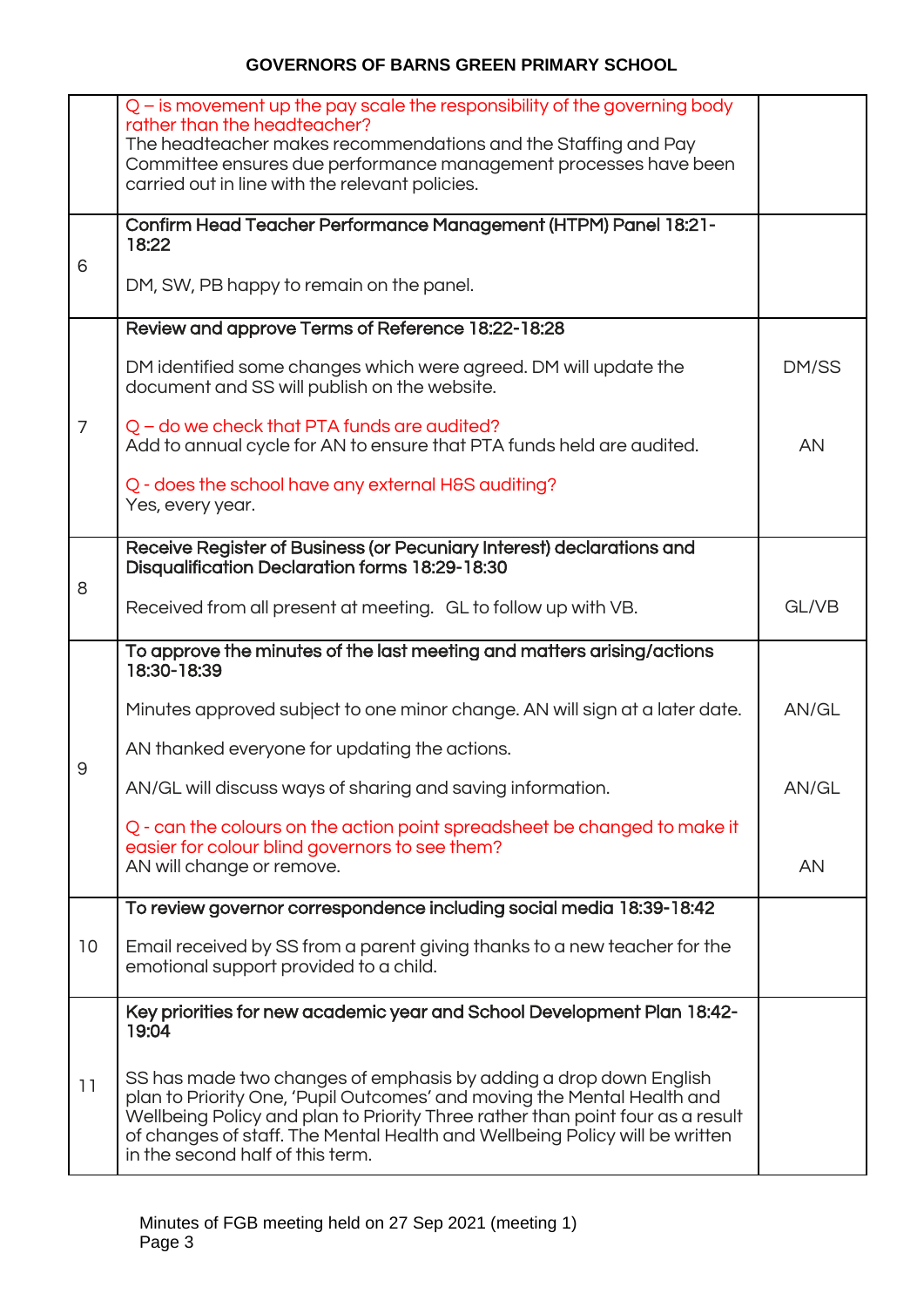|    | $Q$ – is there an alternative phrase that could be used for Priority 4 rather<br>than 'consolidate governance'?<br>SS to remove Priority 4 from the draft plan. As a maintenance area rather<br>than a priority development, it doesn't warrant a place on the SDP. To<br>develop relationships between staff and governors will be a part of an<br>action plan that sits behind the SDP.                                                                                                                                                                                                                                                                                                             | SS                 |
|----|-------------------------------------------------------------------------------------------------------------------------------------------------------------------------------------------------------------------------------------------------------------------------------------------------------------------------------------------------------------------------------------------------------------------------------------------------------------------------------------------------------------------------------------------------------------------------------------------------------------------------------------------------------------------------------------------------------|--------------------|
|    | Q – Possible opportunities for Governor monitoring have been added to the<br>draft SDP. Will a staff monitoring schedule be added as well?<br>Staff monitoring will be included in the individual action plans that back up<br>the SDP. AN requested that governors link their monitoring reports to the<br>reference numbers on the SDP. During the year, SS will traffic light the SDP<br>and upload it to the One Drive in time for each FGB.<br>$Q$ – should the FGB draw up a monitoring plan for the year to include<br>safeguarding and H&S checks?<br>AN has an excel spreadsheet which shows meeting and compliance<br>checking dates. AN/SS will add dates for governor monitoring and will | All<br>SS<br>AN/SS |
|    | marry with the SDP. This will be sent out at least 3 weeks before the next<br>FGB meeting (by half term).<br>RM left meeting 19:00<br>Q - how does the school manage the aspects of the curriculum that some<br>children miss because of the way in which the school has chosen to<br>manage their journey through the mixed age classes?<br>It is acknowledged that due to the mixed age classes, it is challenging for<br>the school to fit in every curriculum expectation for all children. A curriculum<br>coverage map has been developed which shows the best way of ensuring<br>coverage for most children without moving to a four-year cycle, which                                         |                    |
|    | would require additional planning by teachers. Staff feel that the biggest<br>challenge is ensuring skills progression throughout the school i.e. teachers<br>knowing what comes before and next within the process. The curriculum is<br>skills driven rather than content driven.<br>Q - how will the school ensure that ALL children are taught the statutory<br>content in the National Curriculum?<br>The school will provide week-long enhancement mini-projects to address<br>some of the missing content. Teaching & Learning Governors committed to<br>monitor this strategy to check that it is sufficient to comply with the<br>expectations of the National Curriculum.                   | SW/DM              |
| 12 | Safeguarding update (updates for 2021/2022) 19:12-19:20<br>KCSIE changes, including a greater emphasis on sexism in school, were<br>looked at during inset day and all present at the meeting have read the<br>document. VB and RM to be followed up.<br>GL to read.                                                                                                                                                                                                                                                                                                                                                                                                                                  | VB/RM<br>GL        |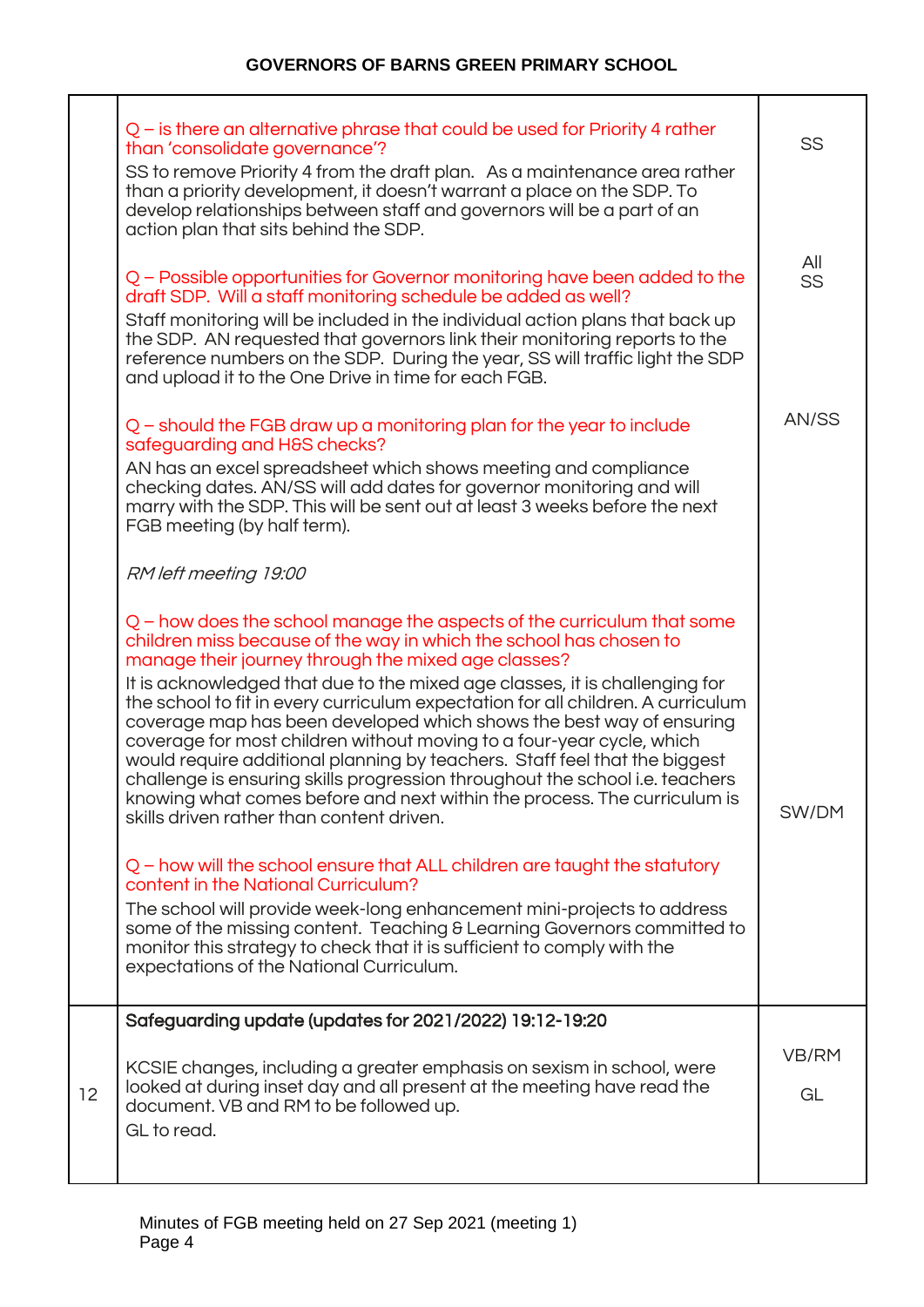|    | A student teacher started today and SS/TN covered safeguarding<br>procedures before they entered the classroom.                                                                                                | SS        |
|----|----------------------------------------------------------------------------------------------------------------------------------------------------------------------------------------------------------------|-----------|
|    | County published their updated model safeguarding policy last week and<br>after approval at this meeting it will be published on the website.                                                                  |           |
|    | $Q$ – what are the major changes?                                                                                                                                                                              |           |
|    | Child abduction and awareness of adults loitering, peer on peer abuse,<br>online safety and MASH changing to the Multi Agency Integrated Front<br>Door.                                                        |           |
|    |                                                                                                                                                                                                                | <b>PB</b> |
|    | Q – how are we going to document that staff have read the update?<br>There is a sheet for staff to sign in the staff room. PB to check at next visit.                                                          |           |
|    |                                                                                                                                                                                                                | SS        |
|    | SS stated that there have been problems with access to the Prevent<br>training website and so the school has most, but not all certificates. RC to<br>be asked to produce a gap analysis for Prevent training. |           |
|    | To approve the following policies/documents (link to folder here) 19:20-<br>19:36                                                                                                                              |           |
|    |                                                                                                                                                                                                                |           |
|    | Code of Conduct for Governors<br>$\bullet$<br>RN queried whether public and school interest might conflict. SS                                                                                                 |           |
|    | agreed that there are sometimes conflicts but that these are usually<br>played out on a national level. RN queried who our stakeholders are                                                                    |           |
|    | and it was proposed that these are discussed at a future informal<br>governance meeting to ensure no groups are omitted. RN queried                                                                            |           |
|    | the requirement for Governors to give a reason for absence at a FGB<br>and it was explained that other Governors have to accept apologies                                                                      |           |
|    | and if a Governor misses three meetings where apologies are not<br>accepted, they are removed from post.                                                                                                       |           |
|    | AN approved. PB seconded. Signed by all present.                                                                                                                                                               |           |
|    | New Child Protection and Safeguarding Policy<br>$\bullet$                                                                                                                                                      |           |
| 13 | AN proposed. SS seconded. Unanimously approved.                                                                                                                                                                |           |
|    | Instrument of Governance                                                                                                                                                                                       |           |
|    | Approved                                                                                                                                                                                                       |           |
|    | Governors' Allowances Policy                                                                                                                                                                                   |           |
|    | Approved                                                                                                                                                                                                       |           |
|    | Equalities Statement (which we are required to publish on our<br>$\bullet$<br>website):                                                                                                                        |           |
|    | At Barns Green Primary School, we make all members of our<br>community feel welcome and valued. We are committed to                                                                                            |           |
|    | ensuring high expectations and equality of opportunity for all pupils,                                                                                                                                         |           |
|    | staff, parents, carers and governors, irrespective of race, gender,<br>disability, belief, sexual orientation, age or socio-economic                                                                           | SS        |
|    | background. We aim to develop a culture of inclusion and diversity in                                                                                                                                          |           |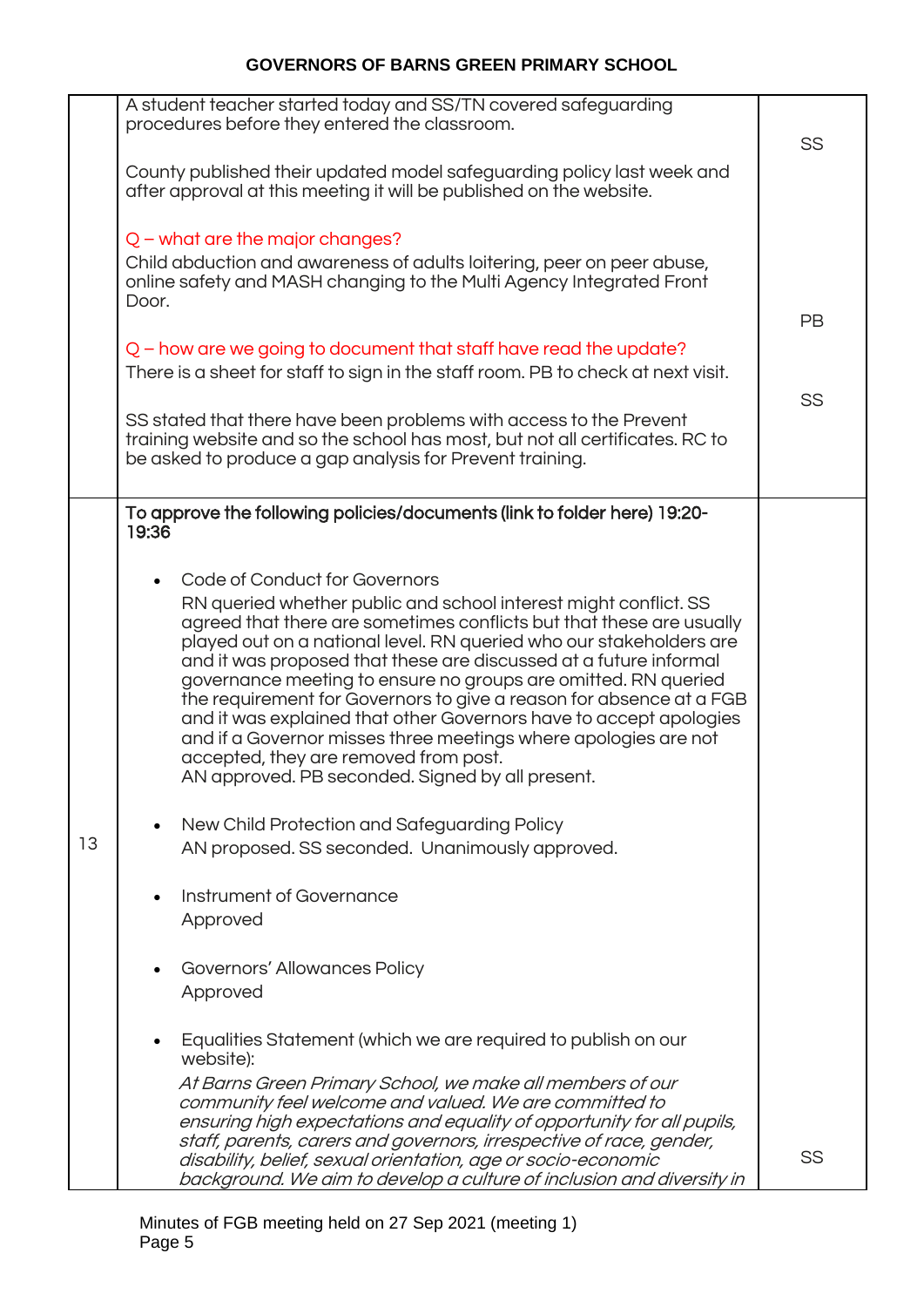|    |    | which all those connected to the school feel proud of their identity<br>and ability to participate fully in school life.                                                                                                                       |                    |
|----|----|------------------------------------------------------------------------------------------------------------------------------------------------------------------------------------------------------------------------------------------------|--------------------|
|    |    | Approved. SS to upload to the website.                                                                                                                                                                                                         |                    |
|    |    |                                                                                                                                                                                                                                                |                    |
|    |    | <b>Scheme of Delegation</b><br>$\bullet$<br>Changes made since last discussed in May meeting. Approved.                                                                                                                                        | GL                 |
|    |    |                                                                                                                                                                                                                                                |                    |
|    |    | To adopt the following County model policies/documents:                                                                                                                                                                                        |                    |
|    |    | Off-site visits (including swimming)<br>$\bullet$<br>Residential trip needs to be approved at next meeting - GL to add to<br>the agenda.                                                                                                       |                    |
|    |    | <b>Complaints Policy and Procedure</b><br>DM noted that the date needs to be changed to September and that<br>'or other named post holder' under the oath and responsibilities<br>section should be removed.                                   |                    |
|    |    | Managing Serial and Unreasonable Complaints<br><b>Freedom of Information Publication Scheme</b>                                                                                                                                                |                    |
|    |    | Change date                                                                                                                                                                                                                                    | SS                 |
|    |    | <b>Data Protection Policy</b><br>$\bullet$                                                                                                                                                                                                     |                    |
|    |    | All approved subject to agreed changes.                                                                                                                                                                                                        |                    |
|    |    | SS will share policies that will need to be discussed at next meeting -<br>behaviour, health and safety, emergency plan, charging, and West Sussex<br>HR policies.                                                                             |                    |
|    |    | All Governors to sign Code of Conduct 19:36-19:37                                                                                                                                                                                              |                    |
|    | 14 | Signed.                                                                                                                                                                                                                                        |                    |
|    |    | Discuss the Sports Grant (item from July 2021 minutes) 19:37-19:39                                                                                                                                                                             |                    |
|    | 15 | SS circulated the School Sport Grant Report prior to the meeting.<br>SSG governor will ensure that the money being spent on IT is being used                                                                                                   |                    |
|    |    | effectively within PE.                                                                                                                                                                                                                         | AN                 |
|    |    | DM signed on behalf of governors.                                                                                                                                                                                                              |                    |
|    |    | Any other urgent business 19:39-19:58                                                                                                                                                                                                          |                    |
| 16 |    | Receive Pupil Premium Strategy Plan.<br>Approved and will be published.                                                                                                                                                                        | AN/SS<br><b>DM</b> |
|    |    | The School Business Manager (SBM) has been absent recently, exposing<br>key person dependency issues. AN to explore ways to address this with SS.<br>DM will send a model School Business Manager job description to inform<br>the discussion. |                    |
|    |    |                                                                                                                                                                                                                                                |                    |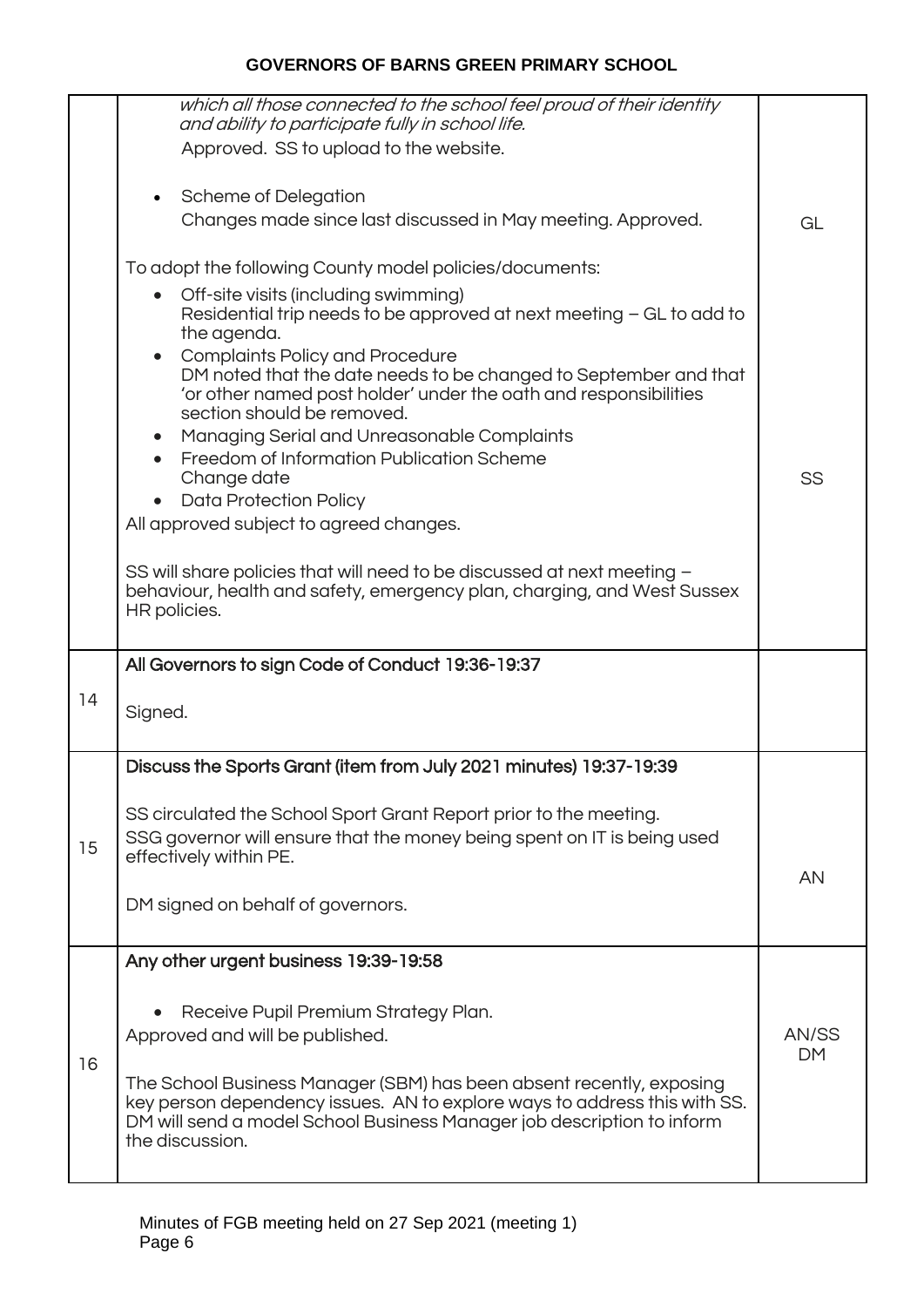|    | Staff absence insurance cover is in place but hasn't been needed on this<br>occasion.                                                                                                                                                                                                                                |          |
|----|----------------------------------------------------------------------------------------------------------------------------------------------------------------------------------------------------------------------------------------------------------------------------------------------------------------------|----------|
|    |                                                                                                                                                                                                                                                                                                                      | AN       |
|    | Barns Green Village Trust AGM and representative from the<br>Governing Body                                                                                                                                                                                                                                          |          |
|    | There is a meeting on 18 October that the Village Trust would like a<br>representative from the school.                                                                                                                                                                                                              | PB/AN    |
|    | AN happy to attend.                                                                                                                                                                                                                                                                                                  | AN       |
|    | Q – should we also attend parish council meetings?<br>PB volunteered to attend once a year and AN should also attend.                                                                                                                                                                                                |          |
|    | Barns Green Jubilee Field Working Party<br>$\bullet$<br>AN recently attended a meeting and asked if anyone would like to                                                                                                                                                                                             | AN/PB/RM |
|    | attend.<br>AN to share Savill's report.                                                                                                                                                                                                                                                                              |          |
|    | Lead Governor training discussed. There are four packages on offer:<br>safeguarding, curriculum, Disadvantaged Pupils and SEND. There is<br>also a link governor's package. AN to look at curriculum sessions. DM<br>has booked onto disadvantaged pupils. PB to attend safeguarding.<br>RM to attend SEND training. |          |
|    | Date for next meeting 19:58-19:59                                                                                                                                                                                                                                                                                    |          |
| 17 | 22 November 2021 at <b>5pm</b> to facilitate a presentation from the English<br>Leader.                                                                                                                                                                                                                              |          |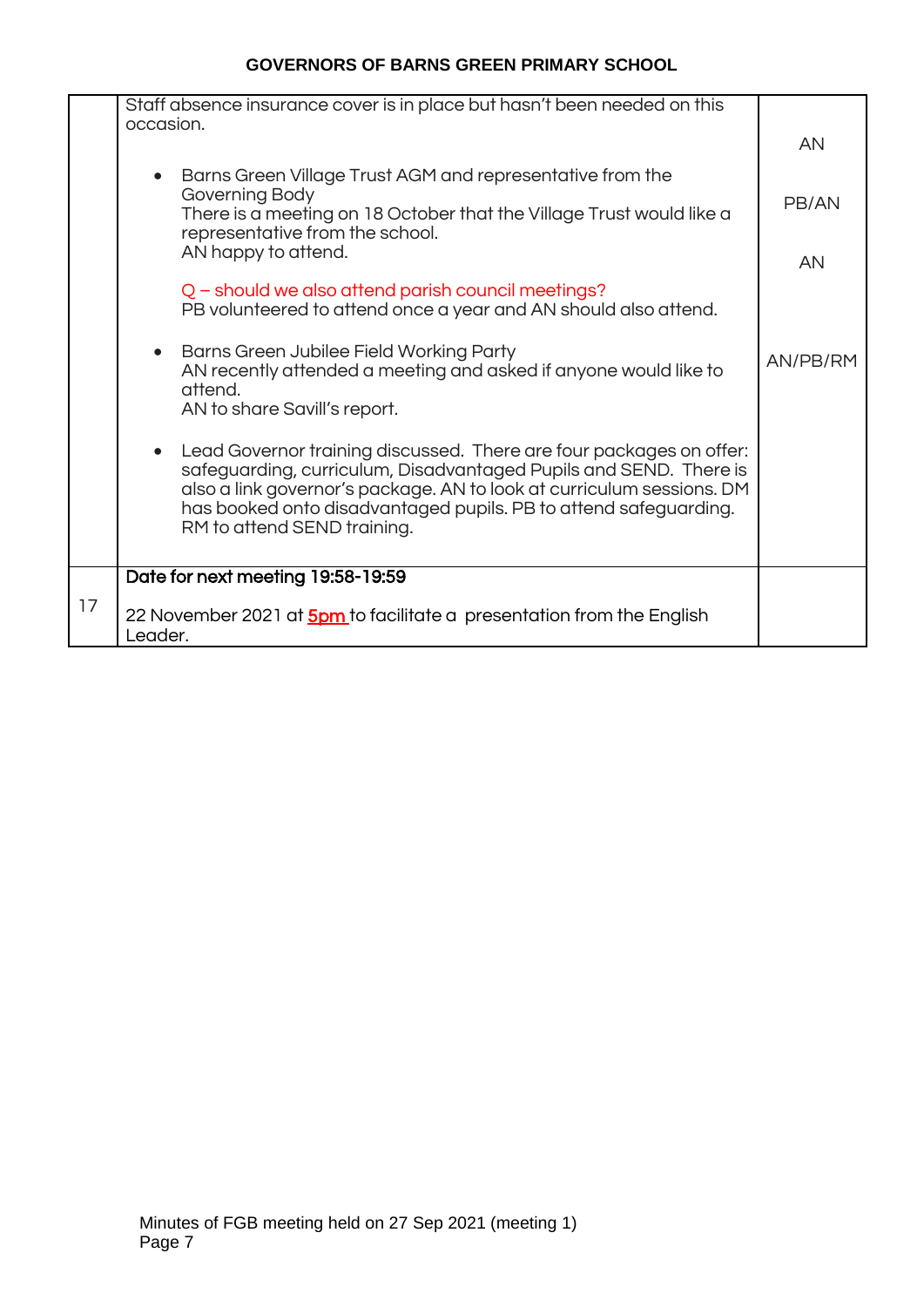#### Tables of Actions

## Open actions:

| <b>Item</b>          | Action                                                                                                 | By                     |
|----------------------|--------------------------------------------------------------------------------------------------------|------------------------|
| 20110920             | Review the accessibility plan in full.                                                                 | <b>RN</b>              |
|                      | Update 24.05.21 - SendCo raised date due with SW on 18.05 and will discuss with                        |                        |
|                      | SS. Suggest by email, to Sue and Rob to help (mainly due to curriculum side of the                     |                        |
|                      | changes required).                                                                                     |                        |
| 21030103             | Prepare statement covering the support staff and how they are to be used.                              | SS                     |
| 21030110             | Arrange the asset register review.                                                                     | $\overline{\text{SS}}$ |
| 21052401             | Arrange Governor access to the Governor Teams Page and OneDrive storage.                               | AN                     |
| 21052403             | Circulate attendance figures with the two persistent absentee children excluded.                       | $\overline{\text{SS}}$ |
| 21052404             | Update HT report to include actions points on the SDP (agenda point 6).                                | $\overline{\text{SS}}$ |
| 210524 12            | Circulate training guide for SharePoint/OneDrive                                                       | AN                     |
| 210524 16            | Investigate the differences in supply cost codes with the School Business<br>Manager.                  | AN/SS                  |
| 21071201             | Undertake NGA safeguarding training before September.                                                  | $\overline{All}$       |
| 21071203             | Attend school to talk to some children about safeguarding.                                             | $\overline{PB}$        |
| 21071204             | Circulate skills matrices for completion by all governors.                                             | $A\overline{N/AII}$    |
| 21071205             | Familiarise yourself with the published data in the document "Summer 1 School<br>Data Review'.         | $\overline{All}$       |
| 21071208             | Publish the following policies:                                                                        | $\overline{\text{SS}}$ |
|                      | $1 - RSE$                                                                                              |                        |
|                      | 2 - Accessibility plan (with Spring 2022 review date)                                                  |                        |
|                      | 3 - Admissions                                                                                         |                        |
|                      | 4 - Home learning                                                                                      |                        |
|                      | 5 - Medicines                                                                                          |                        |
|                      | 6 - Attendance and punctuality                                                                         |                        |
| 21071210             | Check to ensure all mandatory policies are on the website.                                             | <b>VB</b>              |
| 21071212             | Speak to the Monday Club to ascertain interest in Co-opted governor role.                              | PB                     |
| 21092701             | Draft a role description for ECT Link Governor                                                         | <b>DM</b>              |
| 21092702<br>21092703 | Update Circle of Governance document and publish on the website                                        | AN/VB<br>DM/SS         |
|                      | Update Terms of Reference document and publish on the website                                          |                        |
| 21092704             | Ensure PTA funds held are audited by adding to annual cycle                                            | AN                     |
| 21092705             | Receive Register of Business (or Pecuniary Interest) declarations and                                  | GL                     |
|                      | Disqualification Declaration forms from VB                                                             |                        |
| 21092706             | Change the colours on the action point spreadsheet to make it easier for colour                        | AN                     |
| 21092707             | blind governors to see them<br>Remove Priority 4 from the draft School Development Plan                | $\overline{\text{SS}}$ |
| 21092708             | Governors to link monitoring reports to the reference numbers on the SDP                               | All                    |
| 21092709             | Traffic light the SDP and upload it to the One Drive in time for each FGB                              | $\overline{\text{SS}}$ |
| 21092710             | Add governor monitoring dates to Excel spreadsheet which shows meeting and                             | AN/SS                  |
|                      | compliance checking dates and marry with SDP. Send out at least 3 weeks before<br>the next FGB meeting |                        |
| 21092711             | Ensure school strategy is sufficient to comply with the expectations of the<br>National Curriculum     | SW/DM                  |
| 21092712             | Read KCSIE changes                                                                                     | VB/RM                  |
| 21092713             | Publish updated County model safeguarding policy to website                                            | $\overline{\text{SS}}$ |
| 21092714             | Check compliance with safeguarding update                                                              | PB                     |
| 21092715             | Produce gap analysis for Prevent training                                                              | $\overline{\text{SS}}$ |
| 21092716             | Publish Equalities Statement on website                                                                | $\overline{\text{SS}}$ |
| 21092717             | Share policies that will need to be discussed at next meeting - behaviour, health                      | $\overline{\text{SS}}$ |
|                      | and safety, emergency plan, charging, and West Sussex HR policies                                      |                        |
| 21092718             | Ensure that the money being spent on IT is being used effectively within PE                            | AN                     |
| 210927 19            | Explore ways to address possible absence of School Business Manager (SBM)                              | AN/SS                  |
| 21092720             | Provide a model School Business Manager job description                                                | DM                     |
| 21092721             | Attend Village Trust meeting on 18 October                                                             | $\overline{AN}$        |
| 21092722             | Attend parish council meetings                                                                         | PB/AN                  |
| 21092723             | Share Savill's report generated through Barns Green Jubilee Field working party                        | AN                     |
| 21092724             | Attend Lead Governor training                                                                          | DM/AN/PB/RM            |

### Actions closed this meeting: